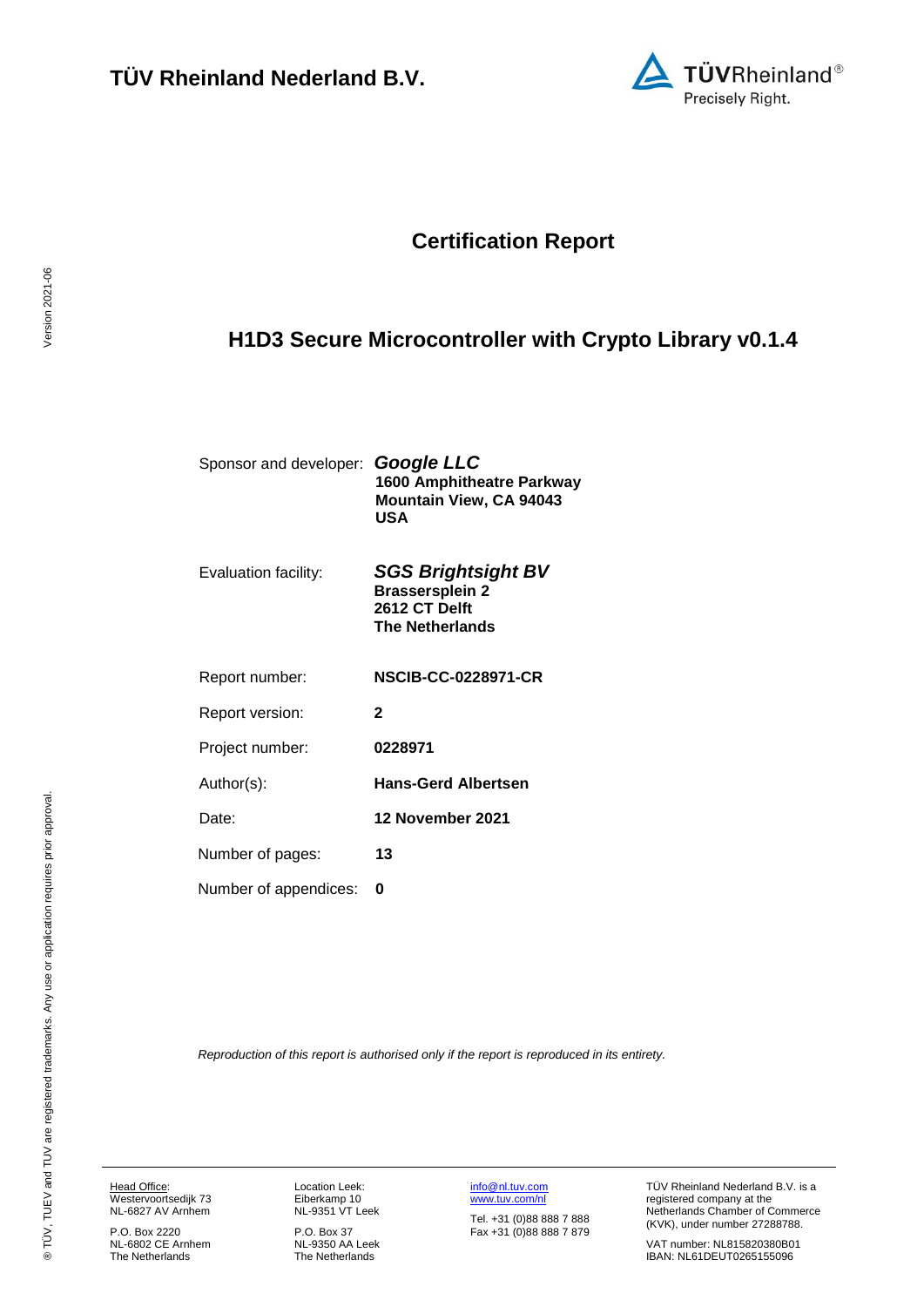

## **CONTENTS**

| <b>Foreword</b>                                                                                                                                             | 3                                                           |
|-------------------------------------------------------------------------------------------------------------------------------------------------------------|-------------------------------------------------------------|
| <b>Recognition of the Certificate</b>                                                                                                                       | 4                                                           |
| International recognition<br>European recognition                                                                                                           | 4<br>$\overline{\mathbf{4}}$                                |
| <b>Executive Summary</b><br>$\mathbf 1$                                                                                                                     | 5                                                           |
| <b>Certification Results</b><br>$\mathbf{2}$                                                                                                                | 6                                                           |
| Identification of Target of Evaluation<br>2.1<br>$2.2\,$<br><b>Security Policy</b><br>2.3<br>Assumptions and Clarification of Scope<br>2.3.1<br>Assumptions | 6<br>$\,6$<br>$\overline{7}$<br>$\overline{7}$              |
| 2.3.2<br>Clarification of scope                                                                                                                             | $\overline{7}$                                              |
| Architectural Information<br>2.4<br>2.5<br>Documentation<br>2.6<br><b>IT Product Testing</b><br>2.6.1<br>Testing approach and depth                         | $\overline{7}$<br>8<br>$\boldsymbol{9}$<br>$\boldsymbol{9}$ |
| 2.6.2<br>Independent penetration testing                                                                                                                    | 9                                                           |
| 2.6.3<br>Test configuration                                                                                                                                 | 9                                                           |
| 2.6.4<br><b>Test results</b>                                                                                                                                | 9                                                           |
| 2.7<br><b>Reused Evaluation Results</b><br>2.8<br><b>Evaluated Configuration</b><br><b>Evaluation Results</b><br>2.9<br>2.10<br>Comments/Recommendations    | 10<br>10<br>10<br>10                                        |
| <b>Security Target</b><br>3                                                                                                                                 | 12                                                          |
| <b>Definitions</b><br>4                                                                                                                                     | 12                                                          |
| 5<br><b>Bibliography</b>                                                                                                                                    | 13                                                          |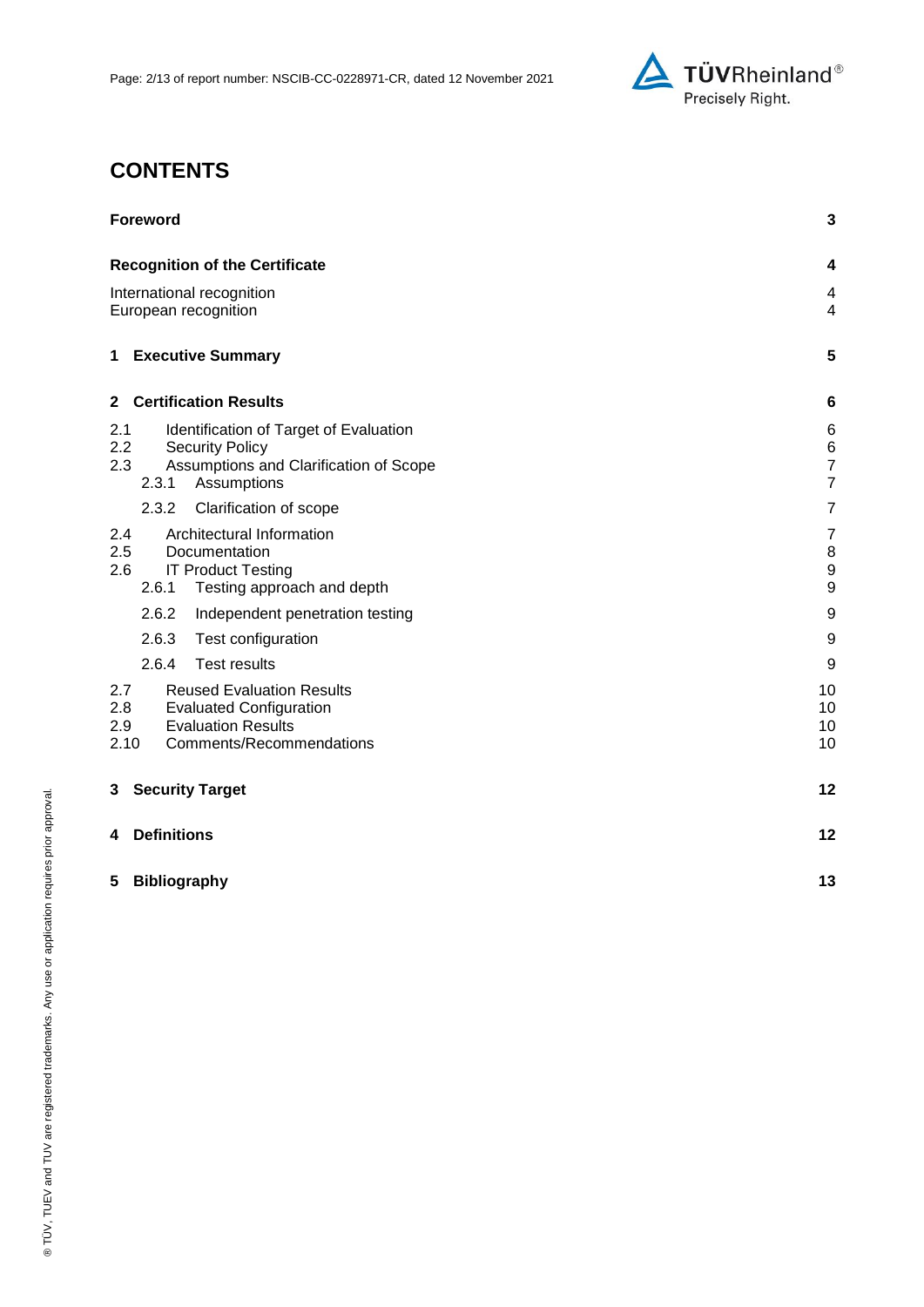

## **Foreword**

The Netherlands Scheme for Certification in the Area of IT Security (NSCIB) provides a third-party evaluation and certification service for determining the trustworthiness of Information Technology (IT) security products. Under this NSCIB, TÜV Rheinland Nederland B.V. has the task of issuing certificates for IT security products, as well as for protection profiles and sites.

Part of the procedure is the technical examination (evaluation) of the product, protection profile or site according to the Common Criteria assessment guidelines published by the NSCIB. Evaluations are performed by an IT Security Evaluation Facility (ITSEF) under the oversight of the NSCIB Certification Body, which is operated by TÜV Rheinland Nederland B.V. in cooperation with the Ministry of the Interior and Kingdom Relations.

An ITSEF in the Netherlands is a commercial facility that has been licensed by TÜV Rheinland Nederland B.V. to perform Common Criteria evaluations; a significant requirement for such a licence is accreditation to the requirements of ISO Standard 17025 "General requirements for the accreditation of calibration and testing laboratories".

By awarding a Common Criteria certificate, TÜV Rheinland Nederland B.V. asserts that the product or site complies with the security requirements specified in the associated (site) security target, or that the protection profile (PP) complies with the requirements for PP evaluation specified in the Common Criteria for Information Security Evaluation. A (site) security target is a requirements specification document that defines the scope of the evaluation activities.

The consumer should review the (site) security target or protection profile, in addition to this certification report, to gain an understanding of any assumptions made during the evaluation, the IT product's intended environment, its security requirements, and the level of confidence (i.e., the evaluation assurance level) that the product or site satisfies the security requirements stated in the (site) security target.

Reproduction of this report is authorised only if the report is reproduced in its entirety.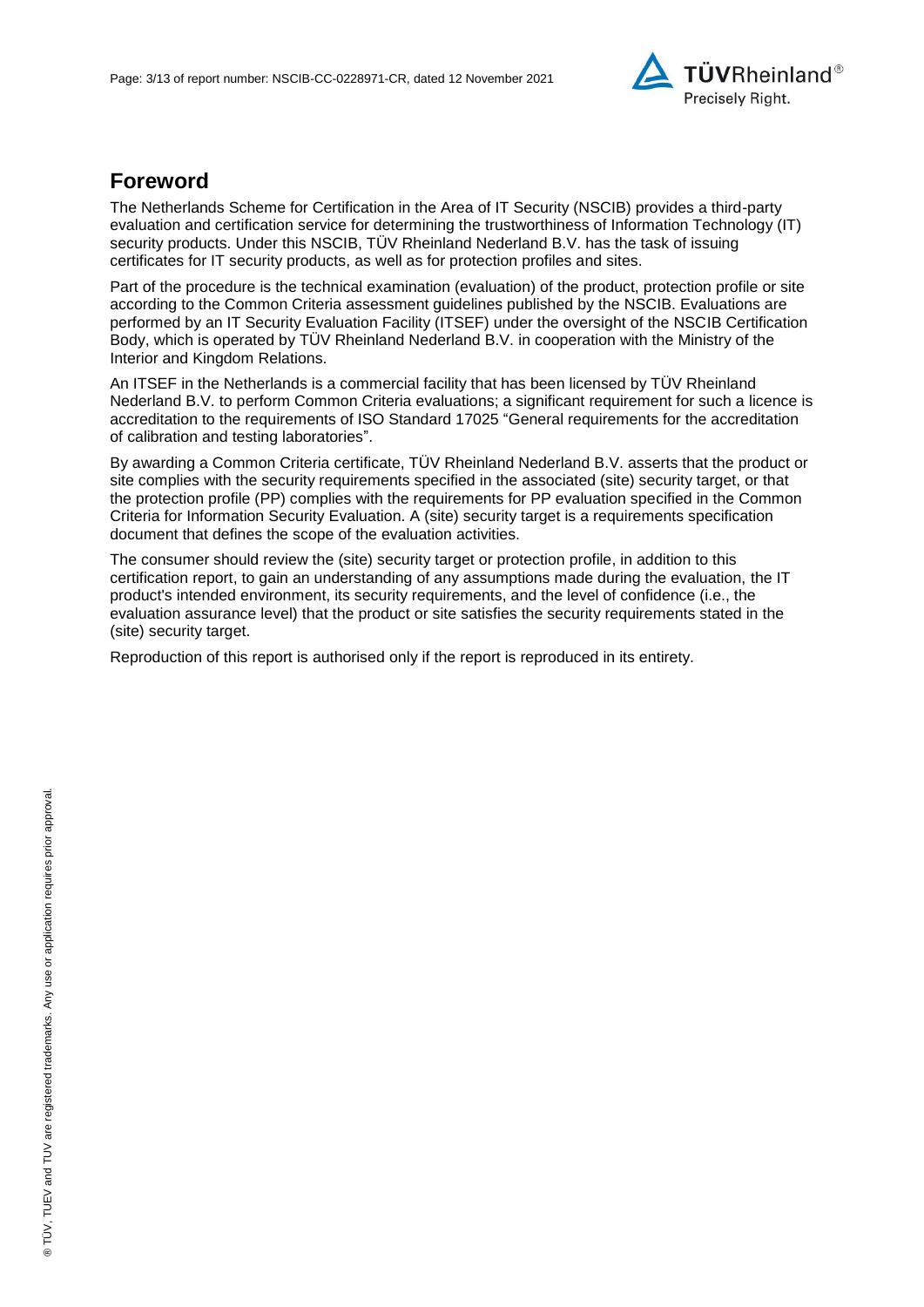

## **Recognition of the Certificate**

The presence of the Common Criteria Recognition Arrangement (CCRA) and the SOG-IS logos on the certificate indicates that this certificate is issued in accordance with the provisions of the CCRA and the SOG-IS Mutual Recognition Agreement (SOG-IS MRA) and will be recognised by the participating nations.

### **International recognition**

The CCRA was signed by the Netherlands in May 2000 and provides mutual recognition of certificates based on the Common Criteria (CC). Since September 2014 the CCRA has been updated to provide mutual recognition of certificates based on cPPs (exact use) or STs with evaluation assurance components up to and including EAL2+ALC\_FLR.

For details of the current list of signatory nations and approved certification schemes, see [http://www.commoncriteriaportal.org.](http://www.commoncriteriaportal.org/)

### **European recognition**

The SOG-IS MRA Version 3, effective since April 2010, provides mutual recognition in Europe of Common Criteria and ITSEC certificates at a basic evaluation level for all products. A higher recognition level for evaluation levels beyond EAL4 (respectively E3-basic) is provided for products related to specific technical domains. This agreement was signed initially by Finland, France, Germany, The Netherlands, Norway, Spain, Sweden and the United Kingdom. Italy joined the SOG-IS MRA in December 2010.

For details of the current list of signatory nations, approved certification schemes and the list of technical domains for which the higher recognition applies, see [https://www.sogis.eu.](https://www.sogis.eu/)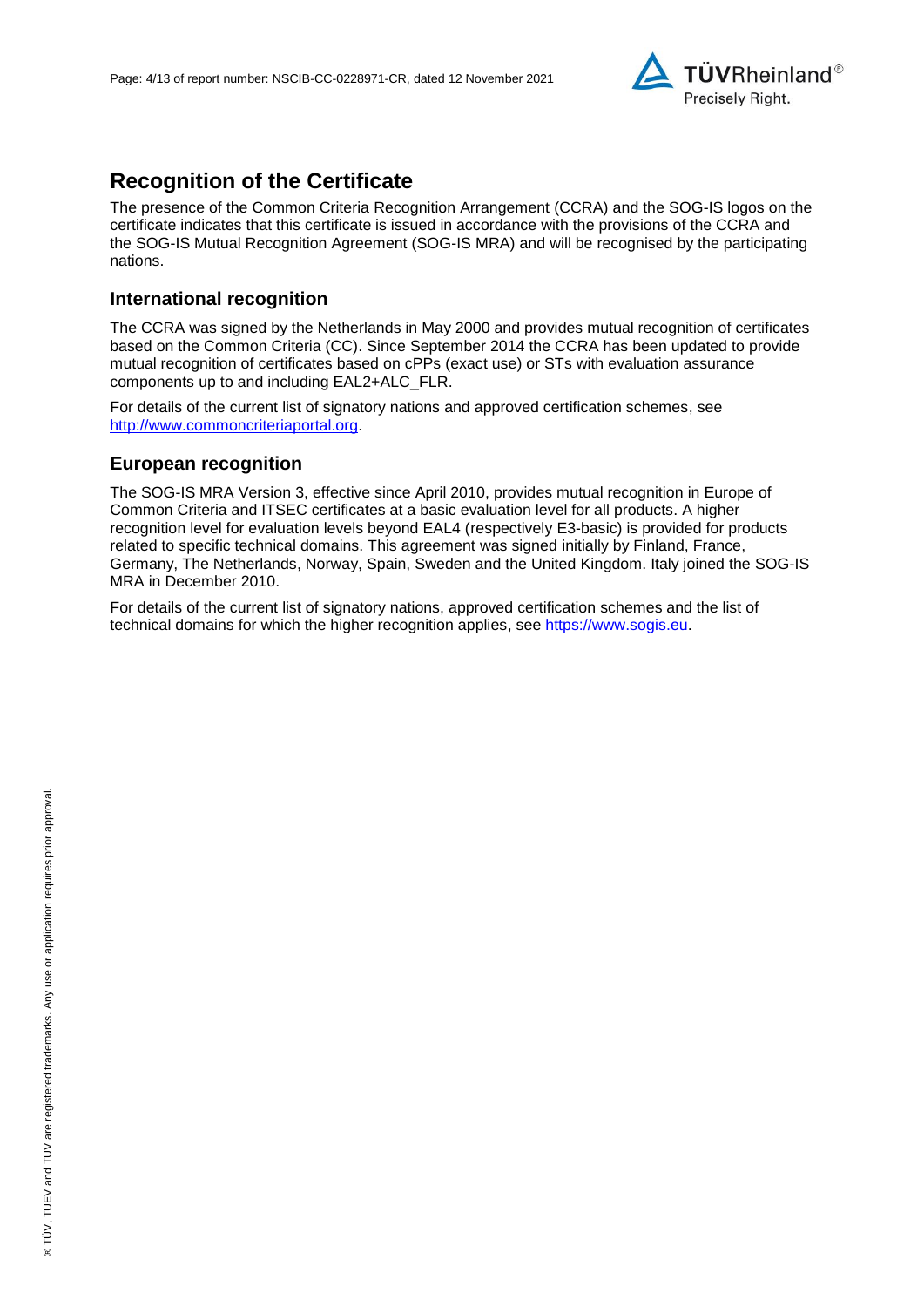<span id="page-4-2"></span>

## **1 Executive Summary**

This Certification Report states the outcome of the Common Criteria security evaluation of the [H1D3](#page-0-3)  [Secure Microcontroller with Crypto Library v0.1.4.](#page-0-3) The developer of the [H1D3 Secure Microcontroller](#page-0-3)  [with Crypto Library v0.1.4](#page-0-3) is [Google LLC](#page-0-4) located in Mountain View, USA and they also act as the sponsor of the evaluation and certification. A Certification Report is intended to assist prospective consumers when judging the suitability of the IT security properties of the product for their particular requirements.

The TOE is a Secure Microcontroller with Crypto Library. The TOE is used in smartphone, servers and personal computers to increase the security of the platform including but not limited to secure boot, user authentication, and user data protection.

The H1D3 Secure Microcontrollers are provided in one of three packages referenced H1D3M, H1D3C and H1D3P. The Secure Microcontroller is a flash-based secure microcontroller platform. A RISC-V core named Soteria alongside RAM, ROM and flash memories and cryptographic hardware accelerators provides the root to run secure applications. The TOE includes a Crypto Library. The image loaded and verified by the TOE bootloader stored in ROM includes the Crypto Library in addition to the Embedded Software.

This TOE is critically dependent on the operational environment to provide countermeasures against specific attacks as described in section 3.2, 3.4, and 3.5 of the H1D3 User Guidance as referenced in the *[ST]*. As such it is vital that meticulous adherence to the user guidance of both the software and the hardware part of the TOE is maintained.

The TOE has been evaluated by SGS Brightsight BV located in Delft, The Netherlands. The evaluation was completed on 08 November 2021 with the approval of the ETR. The certification procedure has been conducted in accordance with the provisions of the Netherlands Scheme for Certification in the Area of IT Security *[NSCIB]*.

The scope of the evaluation is defined by the security target *[ST]*, which identifies assumptions made during the evaluation, the intended environment for the [H1D3 Secure Microcontroller with Crypto](#page-0-3)  [Library v0.1.4,](#page-0-3) the security requirements, and the level of confidence (evaluation assurance level) at which the product is intended to satisfy the security requirements. Consumers of the [H1D3 Secure](#page-0-3)  [Microcontroller with Crypto Library v0.1.4](#page-0-3) are advised to verify that their own environment is consistent with the security target, and to give due consideration to the comments, observations and recommendations in this certification report.

<span id="page-4-0"></span>The results documented in the evaluation technical report *[ETR]* <sup>1</sup> for this product provide sufficient evidence that the TOE meets the EAL4 augmented (EA[L4+](#page-4-0)) assurance requirements for the evaluated security functionality. This assurance level is augmented with ATE\_DPT.2 (Testing: security enforcing modules), ALC\_DVS.2 (Sufficiency of security measures), and AVA\_VAN.5 (Advanced methodical vulnerability analysis).

<span id="page-4-1"></span>The evaluation was conducted using the Common Methodology for Information Technology Security Evaluation, Version 3.1 Revision 5 *[CEM]* for conformance to the Common Criteria for Information Technology Security Evaluation, Version 3.1 Revision [5](#page-4-1) *[CC]* (Parts I, II and III).

TÜV Rheinland Nederland B.V., as the NSCIB Certification Body, declares that the evaluation meets all the conditions for international recognition of Common Criteria Certificates and that the product will be listed on the NSCIB Certified Products list. Note that the certification results apply only to the specific version of the product as evaluated.

l

<sup>1</sup> The Evaluation Technical Report contains information proprietary to the developer and/or the evaluator, and is not available for public review.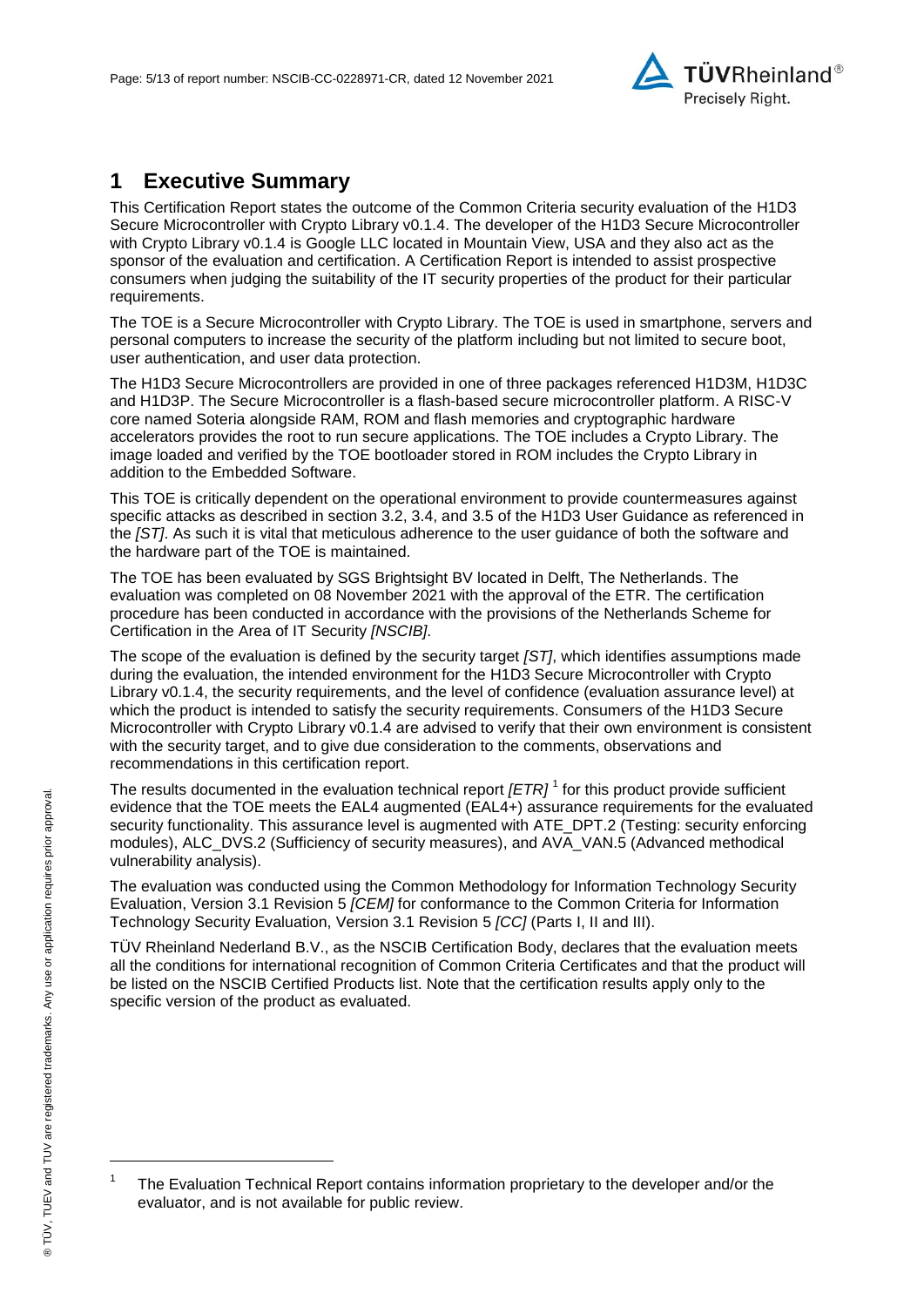

## **2 Certification Results**

## *2.1 Identification of Target of Evaluation*

The Target of Evaluation (TOE) for this evaluation is the [H1D3 Secure Microcontroller with Crypto](#page-0-3)  [Library v0.1.4](#page-0-3) from [Google LLC](#page-0-4) located in [Mountain View, USA.](#page-4-2)

The TOE is comprised of the following main components:

| <b>Delivery</b><br>item type | <b>Identifier</b>                                                                                                                                      | <b>Version</b> |
|------------------------------|--------------------------------------------------------------------------------------------------------------------------------------------------------|----------------|
| Hardware                     | H <sub>1</sub> D <sub>3</sub> Secure Microcontroller (packaged as H <sub>1</sub> D <sub>3</sub> M, H <sub>1</sub> D <sub>3</sub> P or<br><b>H1D3C)</b> |                |
| Software                     | Bootloader (embedded in ROM)                                                                                                                           | 7f4bdb         |
|                              | Crypto Library                                                                                                                                         | 0.1.4          |

To ensure secure usage a set of guidance documents is provided, together with the [H1D3 Secure](#page-0-3)  [Microcontroller with Crypto Library v0.1.4.](#page-0-3) For details, see section [2.5](#page-7-0) ["Documentation"](#page-7-0) of this report.

For a detailed and precise description of the TOE lifecycle, see the *[ST]*, Chapter 1.5.4.

## *2.2 Security Policy*

The TOE maintains:

- the integrity and confidentiality of code and data stored in its memories as defined in the *[ST]*.
- the integrity, the correct operation and the confidentiality of security functionality provided by the TOE.

This is ensured by the construction of the TOE and its security functionality.

The H1D3 Secure Microcontroller with Crypto Library v0.1.4 basically provides the following hardware features:

- Memory Protection Unit (MPU)
- HMAC- SHA256, SHA256
- AES and TDES hardware engines
- Public Key cryptographic coprocessor
- A True Random Number Generator (TRNG)
- A Deterministic Random Bit Generator (DRGB) based on HMAC
- Environmental sensors.

In addition, the TOE provides the following software features as part of the IC Dedicated Software:

- Bootloader
- Cryptographic library, providing the following services or access to HW co-processors:
	- RSA signature verification
	- EC Key Generation
	- ECDSA
	- ECDH
	- AES (CBC, ECB, CMAC, GCM, and CRT)
	- TDES (CBC, ECB)
	- SHA256
	- HMAC SHA-256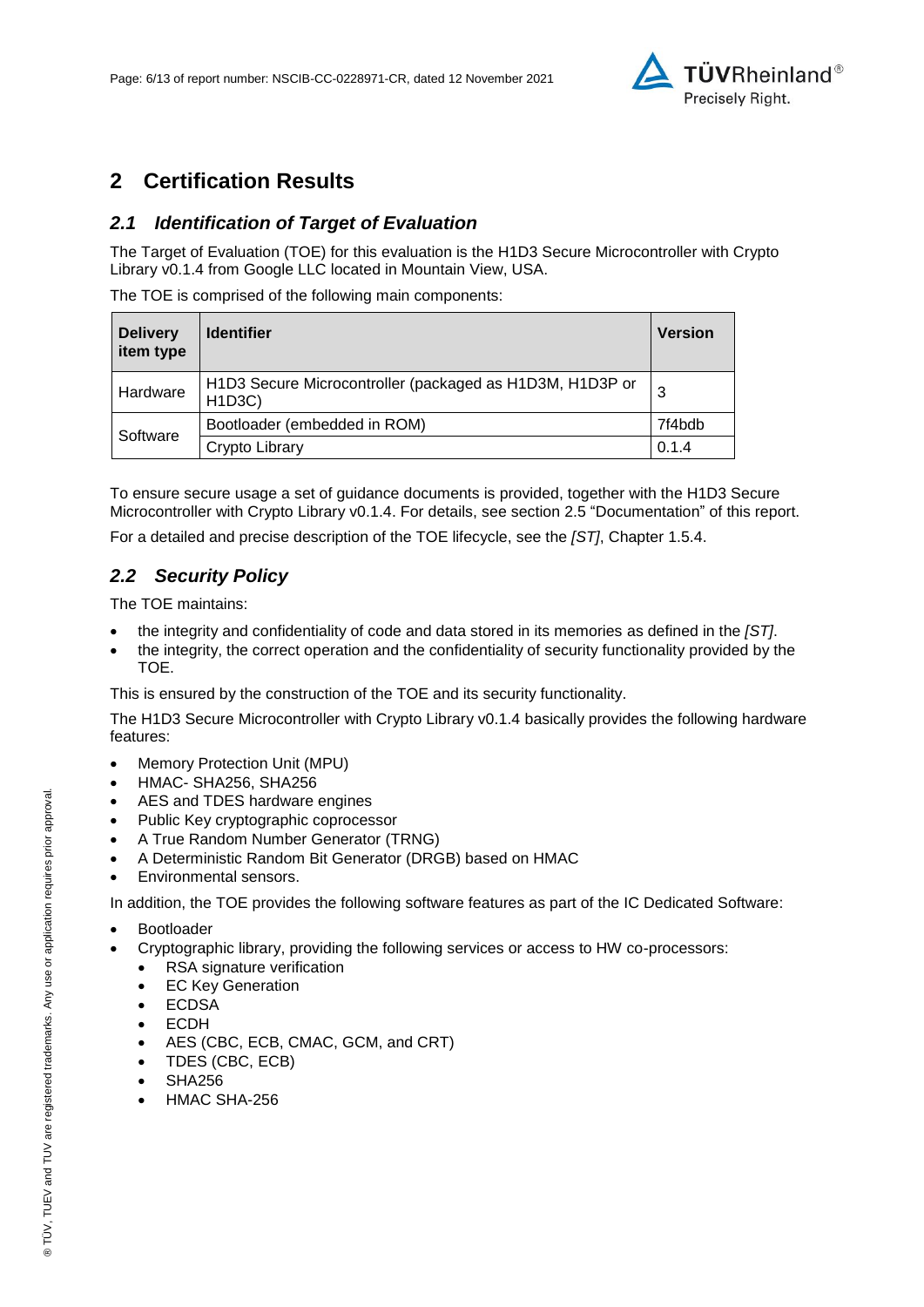

## *2.3 Assumptions and Clarification of Scope*

#### **2.3.1 Assumptions**

The assumptions defined in the Security Target are not covered by the TOE itself. These aspects lead to specific Security Objectives to be fulfilled by the TOE-Environment. For detailed information on the security objectives that must be fulfilled by the TOE environment, see section 4.2 of the *[ST]*.

### **2.3.2 Clarification of scope**

The evaluation did not reveal any threats to the TOE that are not countered by the evaluated security functions of the product.

### *2.4 Architectural Information*

The TOE consists of the Secure Microcontroller hardware and the IC Dedicated Software.

The following hardware features are provided:

- RISC-V Soteria CPU with a single execution mode
- Memory Protection Unit (MPU)
- Flash memory with two banks (containing the same information for redundancy purpose)
- RAM memory
- ROM memory
- OTP memory (Fuse)
- HMAC-SHA256, SHA256, AES and TDES hardware engines
- Public Key cryptographic coprocessor
- A True Random Number Generator (TRNG)
- A Deterministic Random Bit Generator (DRBG) based on HMAC
- Environmental sensors

A block diagram is given in Figure 1 below.

The TOE's IC Dedicated Software comprises the bootloader and the Crypto Library. The bootloader is stored in ROM. The image loaded and verified by the TOE bootloader includes the Crypto Library in addition to the Embedded Software. The Crypto Library is described in section 2.2 above.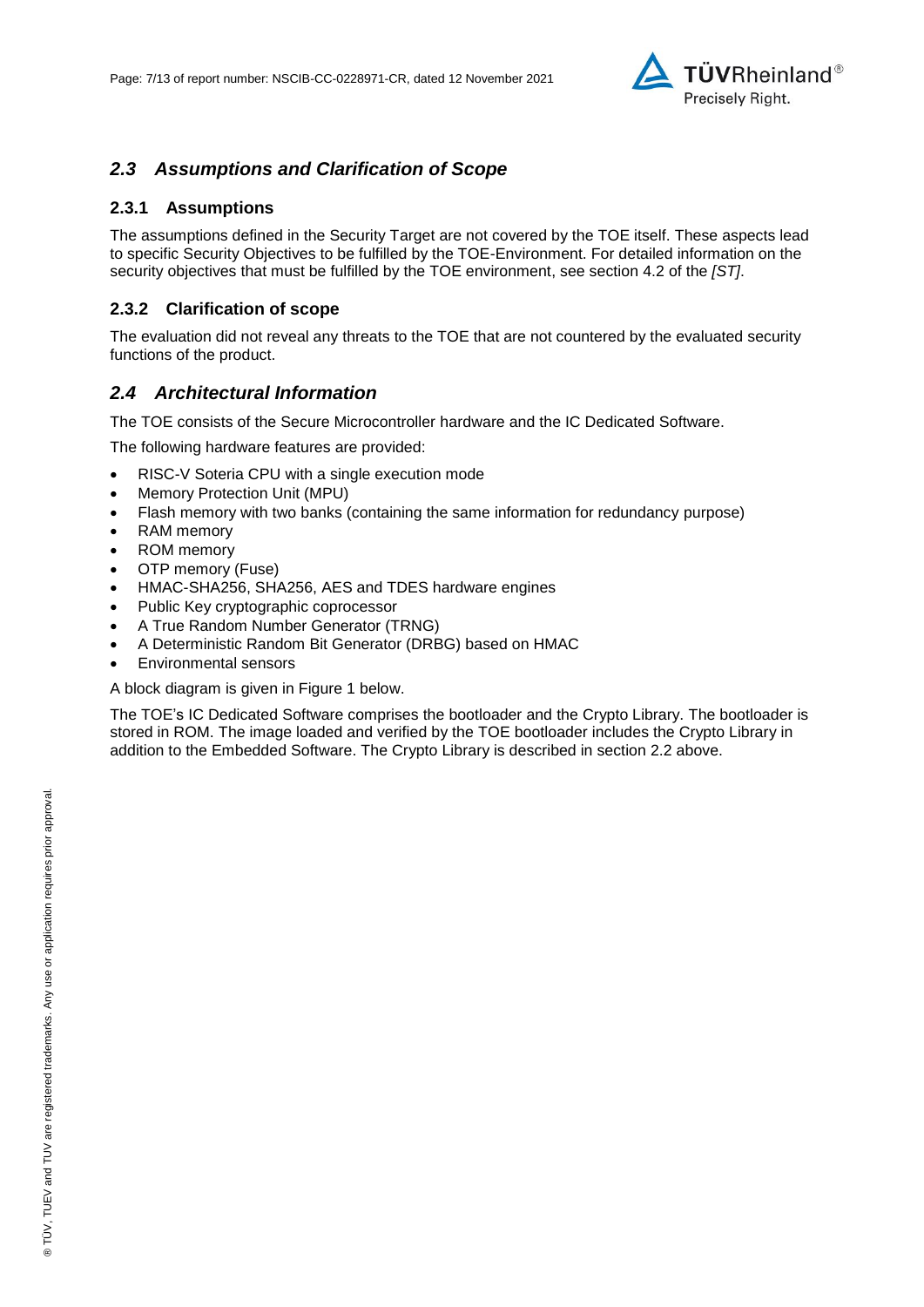



Figure 1. Logical architecture of the TOE.

### <span id="page-7-0"></span>*2.5 Documentation*

The following documentation is provided with the product by the developer to the customer:

| <b>Identifier</b>                                       | <b>Version</b> |            |
|---------------------------------------------------------|----------------|------------|
| H1D3 Preparatory Guidance                               | 1.3            | 2021-10-08 |
| Cryptolib v0.1.4 API User Guidance                      | 0.1.4          | 2021-06-15 |
| Addendum Cryptolib v0.1.4 API User Guidance             | 1.4            | 2021-06-14 |
| H <sub>1</sub> D <sub>3</sub> C Datasheet               | 1.2            | 2021-06-30 |
| H <sub>1</sub> D <sub>3</sub> M Datasheet               | 1.2            | 2021-06-30 |
| <b>H1D3P Datasheet</b>                                  | 1.2            | 2021-06-30 |
| 2<br>H1D3 Register Specification                        |                | 2021-09-30 |
| H <sub>1</sub> D <sub>3</sub> User Guidance             | 1.3            | 2021-09-28 |
| H <sub>1</sub> D <sub>3</sub> Code Signing              | 1.1            | 2021-09-28 |
| H <sub>1</sub> D <sub>3</sub> SPI flashing instructions | 1.2            | 2021-10-08 |
| Soteria Technical Reference Manual                      | 1.3            | 2021-10-08 |

<sup>2</sup> The version of this document is linked to the TOE version '3'

l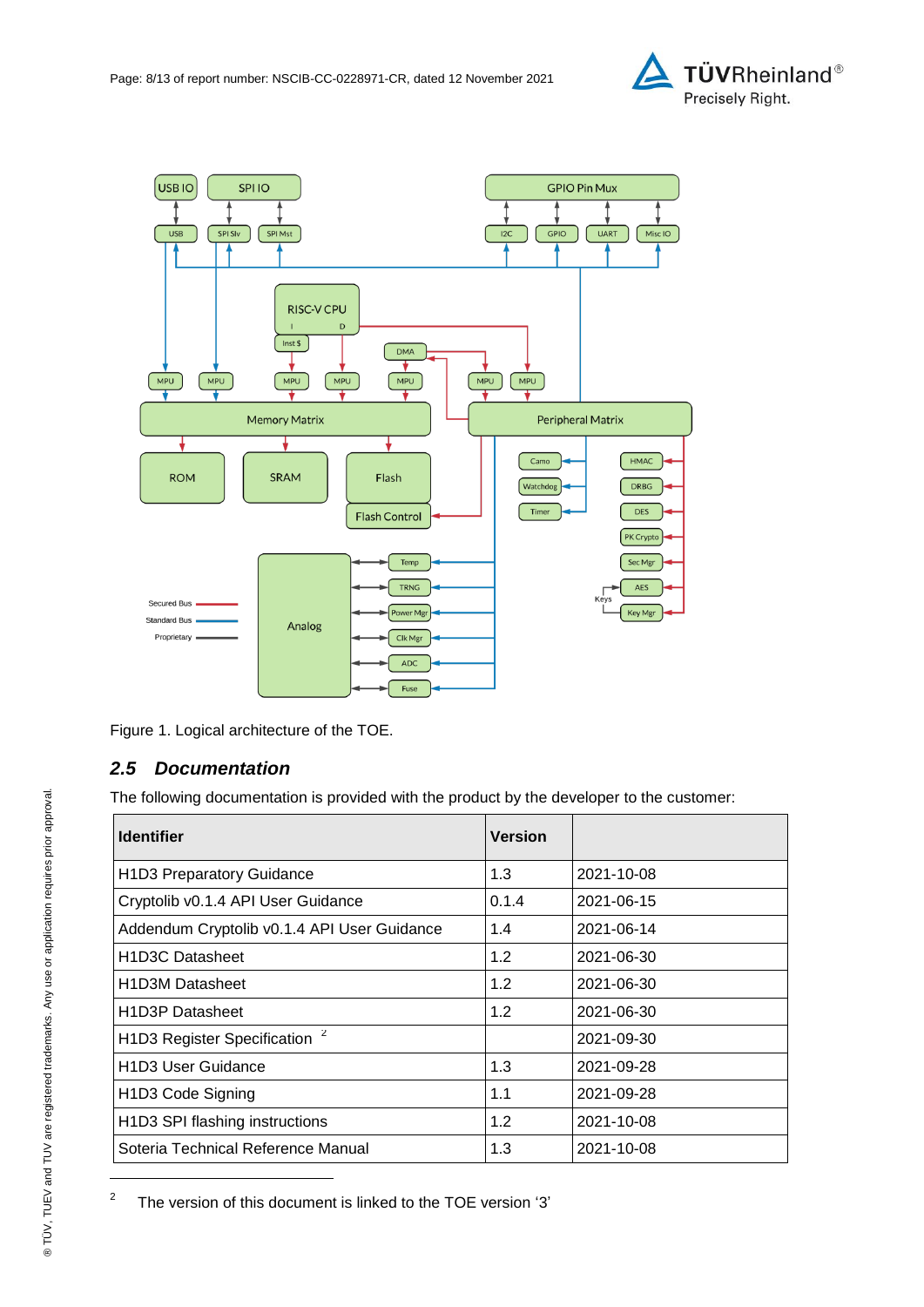

## *2.6 IT Product Testing*

Testing (depth, coverage, functional tests, independent testing): The evaluators examined the developer's testing activities documentation and verified that the developer has met their testing responsibilities.

### **2.6.1 Testing approach and depth**

For the hardware parts of the TOE, the developer performed three categories of testing: pre-silicon testing (simulation/emulation), post-silicon testing and production testing. These test categories are combined to achieve a good coverage and depth of testing, both on the design of the hardware parts of the TOE and on each of the manufactured ICs.

For the software parts of the TOE, the developer performed three categories of testing: simulation tests (including code coverage analysis), emulation and on-TOE testing. These categories were applied to the TOE to achieve a good coverage and depth of testing. All tests were executed using an automated framework.

The tests performed by the evaluator are selected focusing on the verification of security features, with a focus on functionality that cannot be covered with code coverage analysis (e.g. cryptographic operations). Repeating the tests requires the same equipment used by the developer, which is not always available at the ITSEF. Therefore, all selected tests were witnessed remotely at the developer's site.

All test results were as expected. No deviations were found.

### **2.6.2 Independent penetration testing**

The methodical analysis performed was conducted along the following steps:

- When evaluating the evidence in the classes ASE, ADV and AGD the evaluator considers whether potential vulnerabilities can already be identified due to the TOE type and/or specified behaviour in such an early stage of the evaluation.
- For ADV IMP a thorough implementation representation review is performed on the TOE focused on the Secure IC, Cryptographic Library and Bootloader. During this attack-oriented analysis, the protection of the TOE is analysed using the knowledge gained from all previous evaluation classes. This results in the identification of (additional) potential vulnerabilities. For this, analysis will be performed taking into account the attack methods in *[JIL-AM]* and applicable attack papers with rating according to *[JIL-AAPS]*.
- All potential vulnerabilities are analysed using the knowledge gained from all evaluation classes and information from the public domain. A judgment was made on how to assure that these potential vulnerabilities are not exploitable. The potential vulnerabilities are addressed by penetration testing, a guidance update or in other ways that are deemed appropriate.

The total test effort expended by the evaluators was 50 weeks. During that test campaign, 38% of the total time was spent on Perturbation attacks, 60% on side-channel testing, and 2% on logical tests.

### **2.6.3 Test configuration**

The testing was performed on the TOE (H1D3) and on an earlier version of the TOE (H1D2). The differences between these two versions have been analysed. They have no impact on the test results; hence the test results of the earlier version apply also to the TOE. It should be noted that the hardware version also uniquely identifies the Bootloader, which is in ROM.

### **2.6.4 Test results**

The testing activities, including configurations, procedures, test cases, expected results and observed results are summarised in the *[ETR]*, with references to the documents containing the full details.

The developer's tests and the independent functional tests produced the expected results, giving assurance that the TOE behaves as specified in its *[ST]* and functional specification.

No exploitable vulnerabilities were found with the independent penetration tests.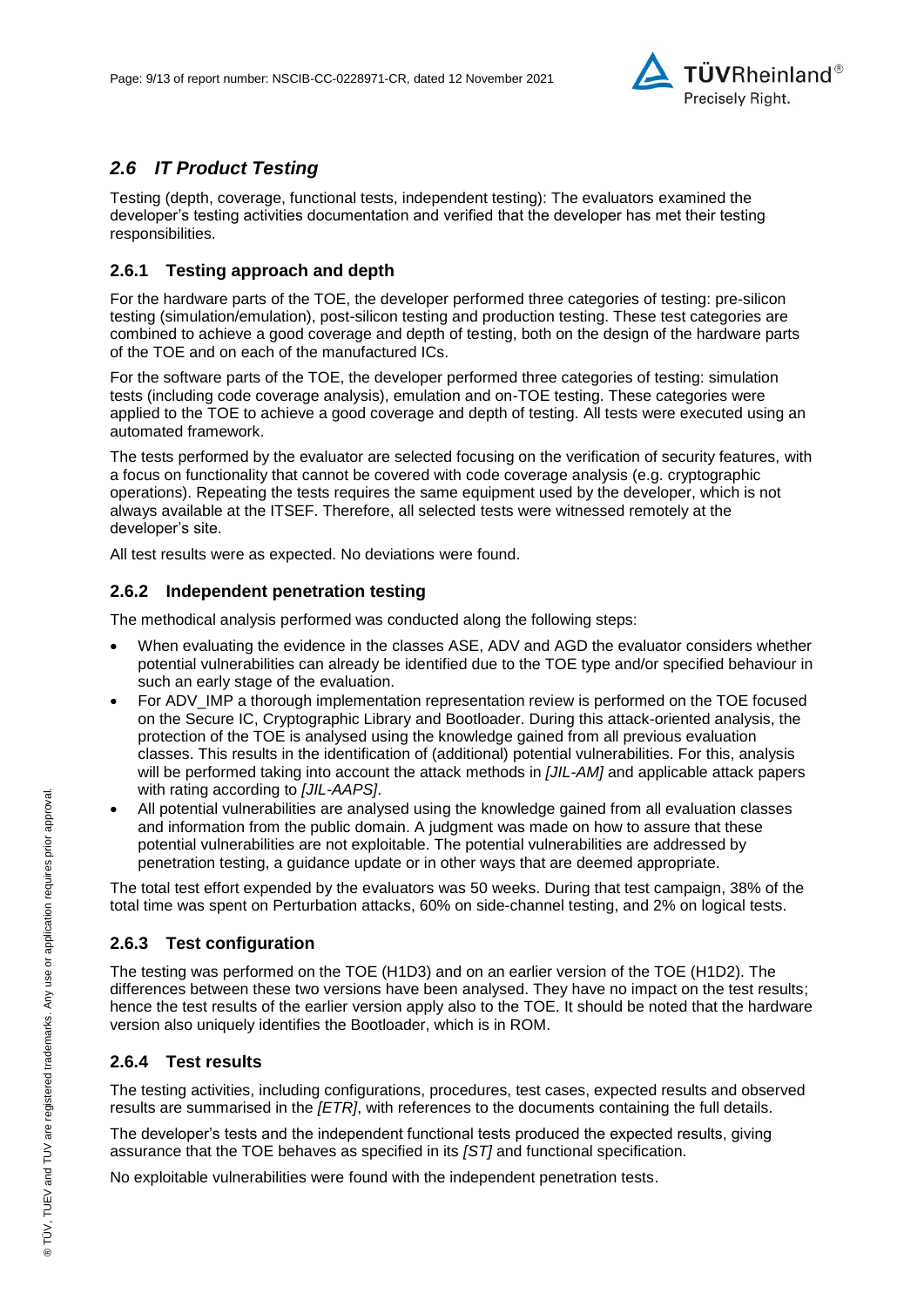

The algorithmic security level of cryptographic functionality has not been rated in this certification process, but the current consensus on the algorithmic security level in the open domain, i.e., from the current best cryptanalytic attacks published, has been taken into account.

Not all key sizes specified in the *[ST]* have sufficient cryptographic strength for satisfying the AVA\_VAN.5 "high attack potential". The TOE supports a wider range of key sizes (see *[ST]*), including those with sufficient algorithmic security level to exceed 100 bits as required for high attack potential (AVA\_VAN.5).

The strength of the implementation of the cryptographic functionality has been assessed in the evaluation, as part of the AVA\_VAN activities.

For composite evaluations, please consult the *[ETRfC]* for details.

#### *2.7 Reused Evaluation Results*

There has been extensive reuse of the ALC aspects for the sites involved in the development and production of the TOE, by use of two Site certificates and two Site Technical Audit Reuse reports.

Seven sites have been visited as part of this evaluation.

#### *2.8 Evaluated Configuration*

The TOE is defined uniquely by its name and version number [H1D3 Secure Microcontroller with](#page-0-3)  [Crypto Library v0.1.4.](#page-0-3) The TOE can be identified as described in the H1D3 Preparatory Guidance as referenced in the *[ST]*. The hardware version can be read from a dedicated register, whereas the Crypto Library version can be determined from its commit hash through the provided API.

#### *2.9 Evaluation Results*

The evaluation lab documented their evaluation results in the *[ETR]*, which references an ASE Intermediate Report and other evaluator documents, and Site Technical Audit Reports for the audited sites<sup>3</sup>, namely *[STAR MTV], [STAR SVL], [STAR EAG], [STAR GDC],* and *[STAR TSMC Fab3].* 

It should be noted that a sample of three out of twenty-eight data centres (selected by the scheme) were audited to demonstrate that consistent security measures are applied across all data centers. The result of the audits performed at the three data centres is documented in the single Site Technical Audit Report *[STAR GDC].*

To support composite evaluations according to *[COMP]* a derived document *[ETRfC]* was provided and approved. This document provides details of the TOE evaluation that must be considered when this TOE is used as platform in a composite evaluation.

The verdict of each claimed assurance requirement is "**Pass**".

Based on the above evaluation results the evaluation lab concluded the [H1D3 Secure Microcontroller](#page-0-3)  [with Crypto Library v0.1.4,](#page-0-3) to be **CC Part 2 extended, CC Part 3 conformant**, and to meet the requirements of **EAL [4](#page-4-0) augmented with ATE\_DPT.2, ALC\_DVS.2 and AVA\_VAN.5**. This implies that the product satisfies the security requirements specified in Security Target *[ST]*.

The Security Target claims 'strict' conformance to the Protection Profile *[PP\_0084]*.

#### *2.10 Comments/Recommendations*

The user guidance as outlined in section [2.5](#page-7-0) ["Documentation"](#page-7-0) contains necessary information about the usage of the TOE.

This TOE is critically dependent on the operational environment to provide countermeasures against specific attacks as described in section 3.2, 3.4, and 3.5 of the H1D3 User Guidance as referenced in the *[ST]*. Therefore, it is vital to maintain meticulous adherence to the user guidance of both the software and the hardware part of the TOE.

l

<sup>3</sup> The Site Technical Audit Report contains information necessary to an evaluation lab and certification body for the reuse of the site audit report in a TOE evaluation.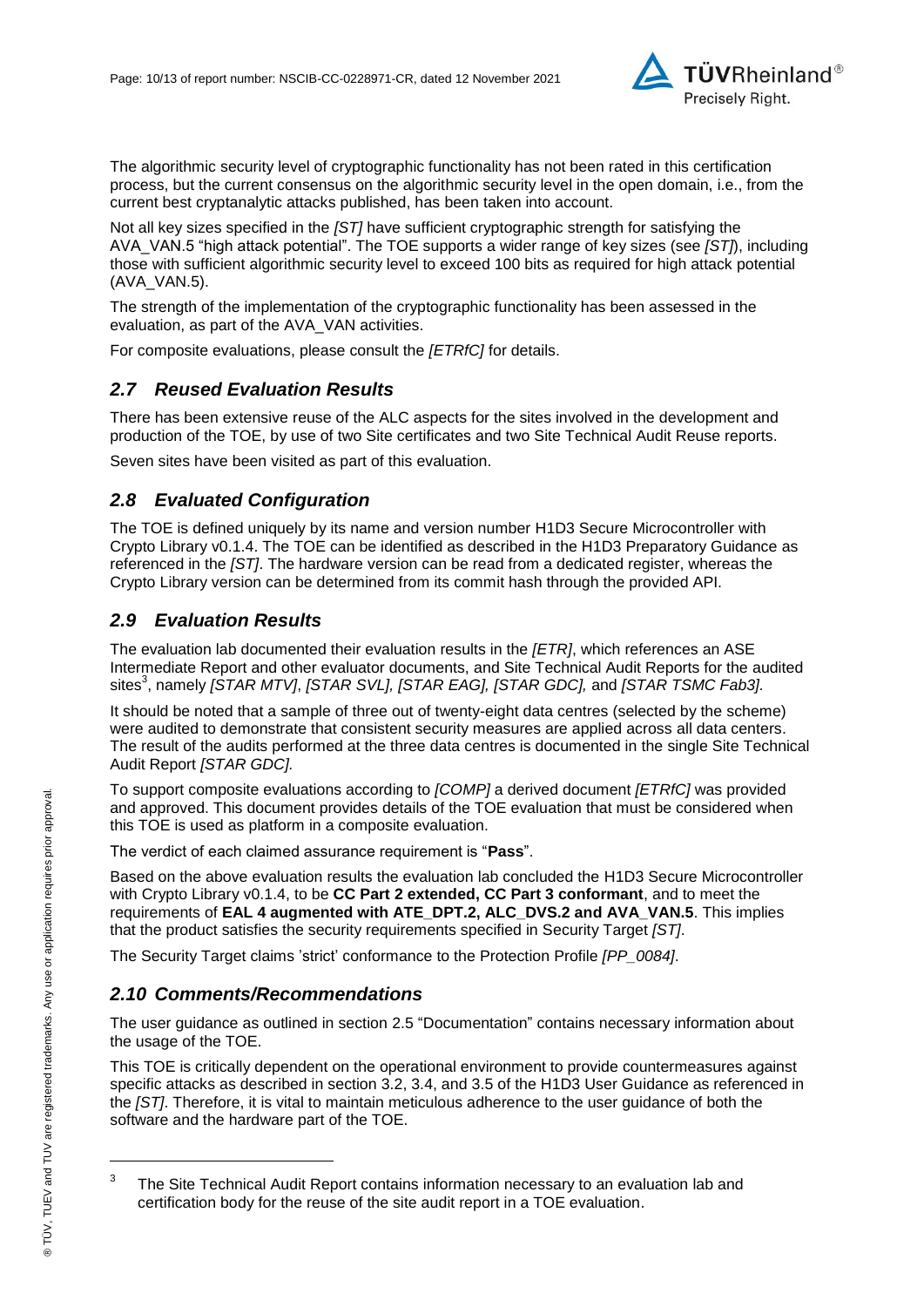

In addition, all aspects of assumptions, threats and policies as outlined in the Security Target not covered by the TOE itself must be fulfilled by the operational environment of the TOE.

The customer or user of the product shall consider the results of the certification within his system risk management process. For the evolution of attack methods and techniques to be covered, the customer should define the period of time until a re-assessment for the TOE is required and thus requested from the sponsor of the certificate.

The strength of the cryptographic algorithms and protocols was not rated in the course of this evaluation. This specifically applies to the following proprietary or non-standard algorithms, protocols and implementations: None.

Not all key sizes specified in the *[ST]* have sufficient cryptographic strength to satisfy the AVA\_VAN.5 "high attack potential". To be protected against attackers with a "high attack potential", appropriate cryptographic algorithms with sufficiently large cryptographic key sizes shall be used (references can be found in national and international documents and standards).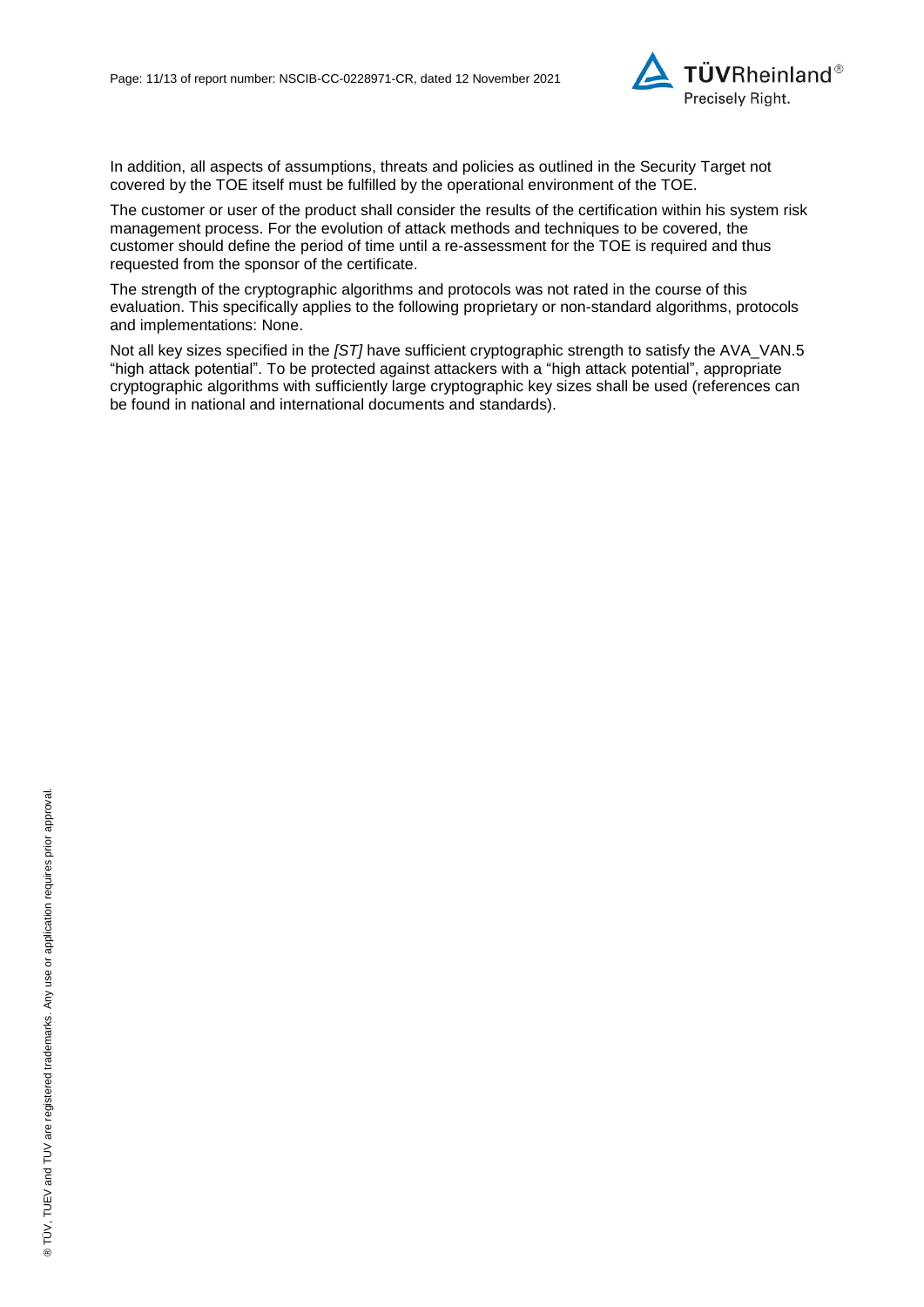

## **3 Security Target**

The [Titan H1D3 Secure Microcontroller with Crypto Library v0.1.4 Security Target, v2.4, 05 November](#page-12-0)  [2021](#page-12-0) *[ST]* is included here by reference.

Please note that, to satisfy the need for publication, a public version *[ST-lite]* has been created and verified according to *[ST-SAN]*.

## **4 Definitions**

This list of acronyms and definitions contains elements that are not already defined by the CC or CEM:

| AES          | <b>Advanced Encryption Standard</b>                             |
|--------------|-----------------------------------------------------------------|
| <b>CBC</b>   | Cipher Block Chaining (a block cipher mode of operation)        |
| CBC-MAC      | Cipher Block Chaining Message Authentication Code               |
| <b>DES</b>   | Data Encryption Standard                                        |
| <b>DFA</b>   | <b>Differential Fault Analysis</b>                              |
| <b>ECB</b>   | Electronic Code Book (a block-cipher mode of operation)         |
| <b>ECC</b>   | <b>Elliptic Curve Cryptography</b>                              |
| <b>ECDH</b>  | Elliptic Curve Diffie-Hellman algorithm                         |
| <b>ECDSA</b> | Elliptic Curve Digital Signature Algorithm                      |
| <b>EMA</b>   | <b>Electromagnetic Analysis</b>                                 |
| IC           | <b>Integrated Circuit</b>                                       |
| IΤ           | Information Technology                                          |
| <b>ITSEF</b> | <b>IT Security Evaluation Facility</b>                          |
| JIL          | Joint Interpretation Library                                    |
| <b>MAC</b>   | Message Authentication Code                                     |
| <b>MITM</b>  | Man-in-the-Middle                                               |
| <b>NSCIB</b> | Netherlands Scheme for Certification in the area of IT Security |
| <b>PP</b>    | <b>Protection Profile</b>                                       |
| <b>RNG</b>   | Random Number Generator                                         |
| <b>RSA</b>   | Rivest-Shamir-Adleman Algorithm                                 |
| <b>SHA</b>   | Secure Hash Algorithm                                           |
| SPA/DPA      | Simple/Differential Power Analysis                              |
| <b>TOE</b>   | <b>Target of Evaluation</b>                                     |
| <b>TRNG</b>  | <b>True Random Number Generator</b>                             |